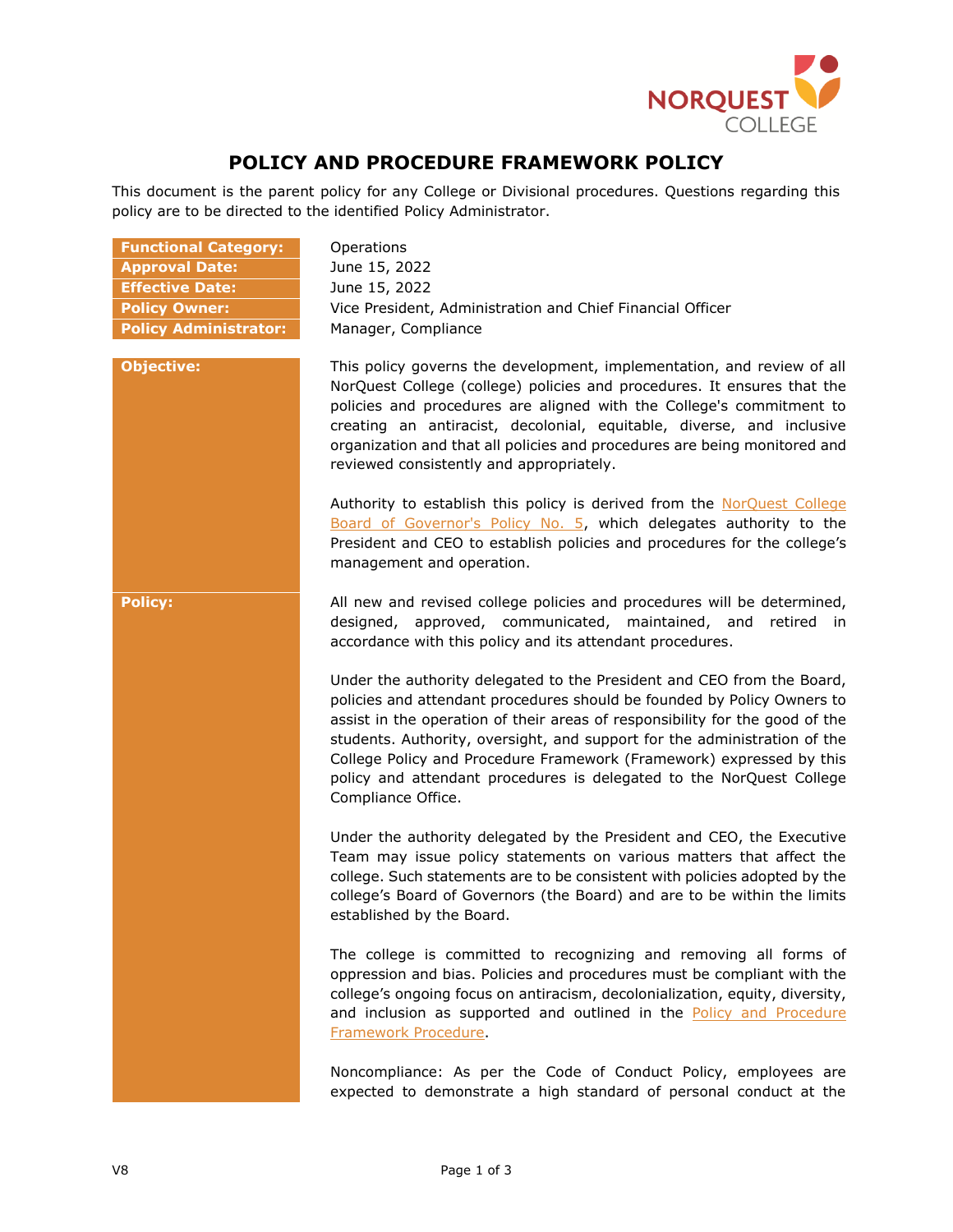

college. This includes upholding the law and following college policy and procedure. Consequences of noncompliance will be in accordance with college policy and procedure, and/or as required by legislation.

**Definitions: Anti-racism:** means the active process of identifying and eliminating racism by changing systems, organizational structures, policies, practices, and attitudes; so that power is redistributed and shared equitably"<sup>1</sup> .

> **College Community:** includes any and all students, faculty, administrative, or staff members of the college, member of the public serving in a recognized capacity for the college, and employee of an agency contracted by the college.

> **College Policy and Procedure Framework**: the steps taken by which all college policies and procedures are developed in a transparent and universal manner and managed.

> **Diversity:** acknowledges the variety of difference already present in our society. Diversity encompasses the protected grounds found in human rights legislation (race, gender, religion etc.), personal characteristics (personal habits, work experience), and organizational characteristics (work location, seniority).

**Equity:** is about fairness, not sameness. It recognizes that there are different paths to achievement and each path requires unique inputs to achieve success.

**Inclusion:** is the intentional act of recognizing and valuing diversity. It is the degree to which an one perceives that they are a valued member of their work group through experiencing treatment that satisfies their needs for belongingness and uniqueness.

**Policy or Procedure Administrator**: individual responsible for the identification, creation, and implementation of respective policies and procedures.

**Policy or Procedure Owner**: individual responsible for the ownership of specific policies and procedures within the college. A Policy or Procedure Owner is the final approving authority for specific college level policies or procedures before they are released for general distribution to the college community. The Policy and Procedure Owner is responsible for the interpretation and awareness of the policy or procedure, and for championing overall compliance within the college community. A Policy or Procedure Owner is at the level of President and CEO or Member of Executive Team.

ł

<sup>1</sup> "Anti-Racism." *Alberta Civil Liberties Research Centre*, 2020, [www.aclrc.com/antiracism.](https://www.aclrc.com/antiracism.)